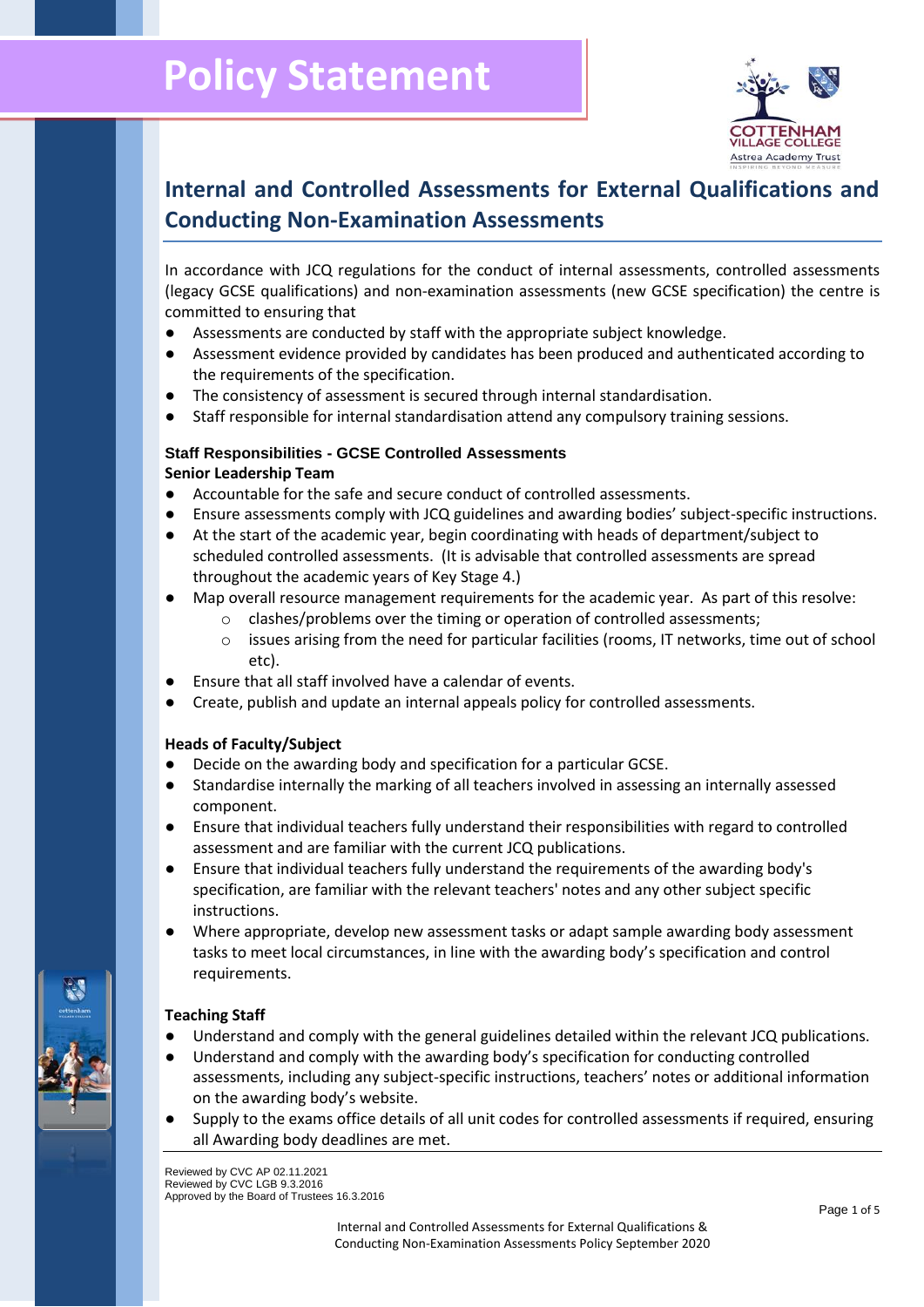## **Policy Statement**



- Obtain confidential materials/tasks set by awarding bodies in sufficient time to prepare for the assessment(s) and ensure that such materials are stored securely at all times.
- Supervise assessments (at the specified level of control). Undertake the tasks required under the regulations, only permitting assistance to candidates as the specification allows.
- Ensure that candidates and supervising teachers sign authentication forms on completion of an assessment.
- Mark internally assessed components using the mark scheme provided by the awarding body. Submit marks to the awarding body by the published deadline, keeping a record of the marks awarded.
- Retain candidates' work securely between assessment sessions (if more than one).
- Post-completion, retain candidates' work securely until the closing date for enquiries about results. In the event that an enquiry is submitted, retain candidates' work securely until the outcome of the enquiry and any subsequent appeal has been conveyed to the centre.
- Ask the appropriate special educational needs coordinator (SENCO) for any assistance required for the administration and management of access arrangements.
- Take part in moderation of marking to ensure it is standardised across the subject

#### **Exams Office Staff**

- Where confidential materials are directly received by the exams office, to be responsible for receipt, safe storage and safe transmission, whether in CD or hard copy format.
- Download and distribute mark sheets for teaching staff to use if appropriate
- In exceptional circumstances where controlled assessments cannot be conducted in the classroom, arrange suitable accommodation where controlled assessments can be carried out at the direction of the senior leadership team.
- Provide Heads of faculties and teaching staff with emailed copies of the current JCQ regulations with regards to conducting controlled assessments and non-examination assessments. Hard copy to be available on request.
- Ensure students receive a copy of the relevant 'Information for candidates' documents at the start of Key stage 4 or at the start of their course.

#### **Special Educational Needs coordinator**

- Ensure access arrangements have been applied for.
- Work with teaching staff to ensure requirements for support staff are met.

#### **Conducting the assessments / good practice**

- All staff involved with assessments need to be aware of the levels of supervision, high, medium, limited and the implications of each of these levels.
- If photographs / images of the candidates are to be included as part of the presentation, consent must be obtained from parent/carers/guardians.
- Formal permission is not needed for word processing unless otherwise stated in the awarding bodies' specification. The candidate's name must appear on every page as a header or footer along with their candidate number.
- Ensure staff are aware of regulations regarding the use of spell check within their particular specification.
- Keep a faculty log detailing the time and date of each assessment with its title. The name of the supervising teacher and a list of candidates present.
- Keep a log of any incidents which occurred during the assessment.

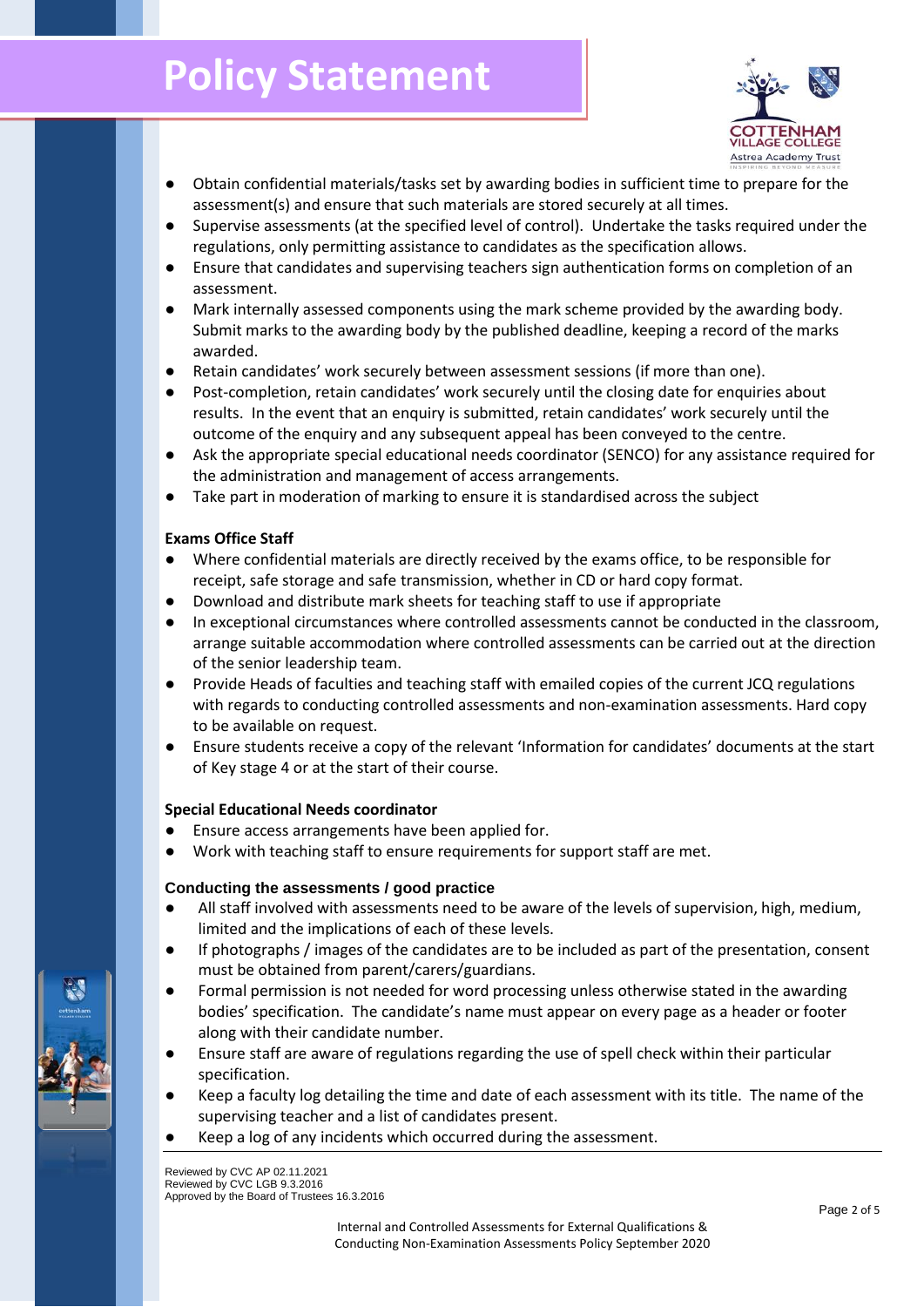## **Policy Statement**



- Be aware of malpractice.
- Ensure students are aware of penalties associated with malpractice

#### **Students**

- Ensure you are familiar with 'information for candidates' regarding assessments.
- Ask your teacher if you are unsure of anything regarding assessments and marks.
- Only submit your own work you will have to sign an authentication statement that all work submitted is your own.
- Reference all resources and acknowledge the source. Direct quotes must be in "quotation marks".
- Meet deadlines set by your teachers.
- Do not try and pass someone else's work off as your own, this is called plagiarism, and is taken very seriously. If you break the regulations the following penalties may occur as decided by the awarding body.
	- The piece of work is awarded zero marks.
	- You may be disqualified for that unit for that examination series.
	- You may be disqualified from the whole subject for that examination series.

#### **Appeals procedure**

An appeal can be made to the Centre with regards to internal assessments. This only relates to the procedures used in arriving at internal assessment and non-examination assessment decisions, not against the mark or grade.

- The candidate / parent/carer must make an appeal in writing to The Examinations officer at least 6 weeks before the date of the last externally assessed paper of the series.
- The internal enquiry will normally be led by the Examinations Officer or a member of the Senior Leadership Team, provided that neither has been part of the original internal assessment process.
- The enquiry will consider whether the procedures used for assessments conformed to the published requirements of the awarding body and the JCQ codes for conducting controlled assessments and non-examination assessments.

The appellant will be informed in writing of the outcome of the appeal including:

- Information regarding relevant communications with the awarding body.
- Any steps taken to further protect the interest of the candidate.

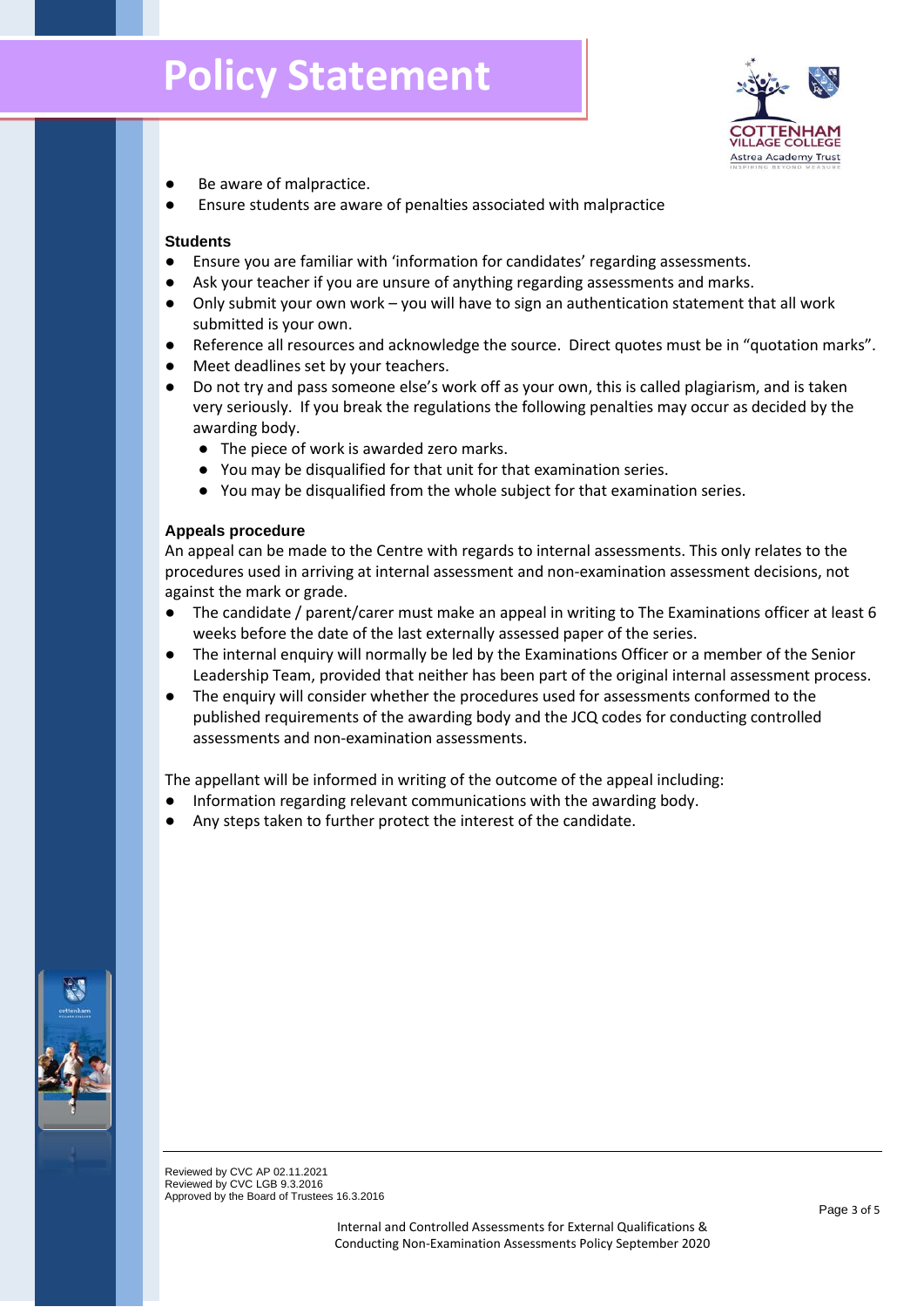

**Appendix A**

### **Reviews of marking - centre assessed marks (GCSE controlled assessments, GCE coursework, GCE and GCSE non-examination assessments)**

**Cottenham Village College**, is committed to ensuring that whenever its staff mark candidates' work this is done fairly, consistently and in accordance with the awarding body's specification and subjectspecific associated documents.

Candidates' work will be marked by staff who have appropriate knowledge, understanding and skill, and who have been trained in this activity. **Cottenham Village College** is committed to ensuring that work produced by candidates is authenticated in line with the requirements of the awarding body. Where a number of subject teachers are involved in marking candidates' work, internal moderation and standardisation will ensure consistency of marking.

#### **Cottenham Village College will:**

- 1. Ensure that candidates are informed of their centre assessed marks so that they may request a review of the centre's marking before marks are submitted to the awarding body.
- 2. Inform candidates that they may request copies of materials to assist them in considering whether to request a review of the centre's marking of the assessment.
- 3. Having received a request for copies of materials, promptly make them available to the candidate.
- 4. Provide candidates with sufficient time in order to allow them to review copies of materials and reach a decision.
- 5. Provide a clear deadline for candidates to submit a request for a review of the centre's marking. Requests will not be accepted after this deadline. Requests must be made in writing.
- 6. Provide a review application form upon request.
- 7. Allow sufficient time for the review to be carried out, to make any necessary changes to marks and to inform the candidate of the outcome, all before the awarding body's deadline.
- 8. Ensure that the review of marking is carried out by an assessor who has appropriate competence, has had no previous involvement in the assessment of that candidate and has no personal interest in the outcome of the review.
- 9. Instruct the reviewer to ensure that the candidate's mark is consistent with the standard set by the centre.
- 10. Inform the candidate in writing of the outcome of the review of the centre's marking.

The outcome of the review of the centre's marking will be made known to the head of centre and will be logged as a complaint. A written record will be kept and made available to the awarding body upon request. Should the review of the centre's marking bring any irregularity in procedures to light, the awarding body will be informed immediately.

After a candidate's' work has been internally assessed, it is moderated by the awarding body to ensure consistency in marking between centres. The moderation process may lead to mark changes. This process is outside the control of **Cottenham Village College** and is not covered by this procedure.